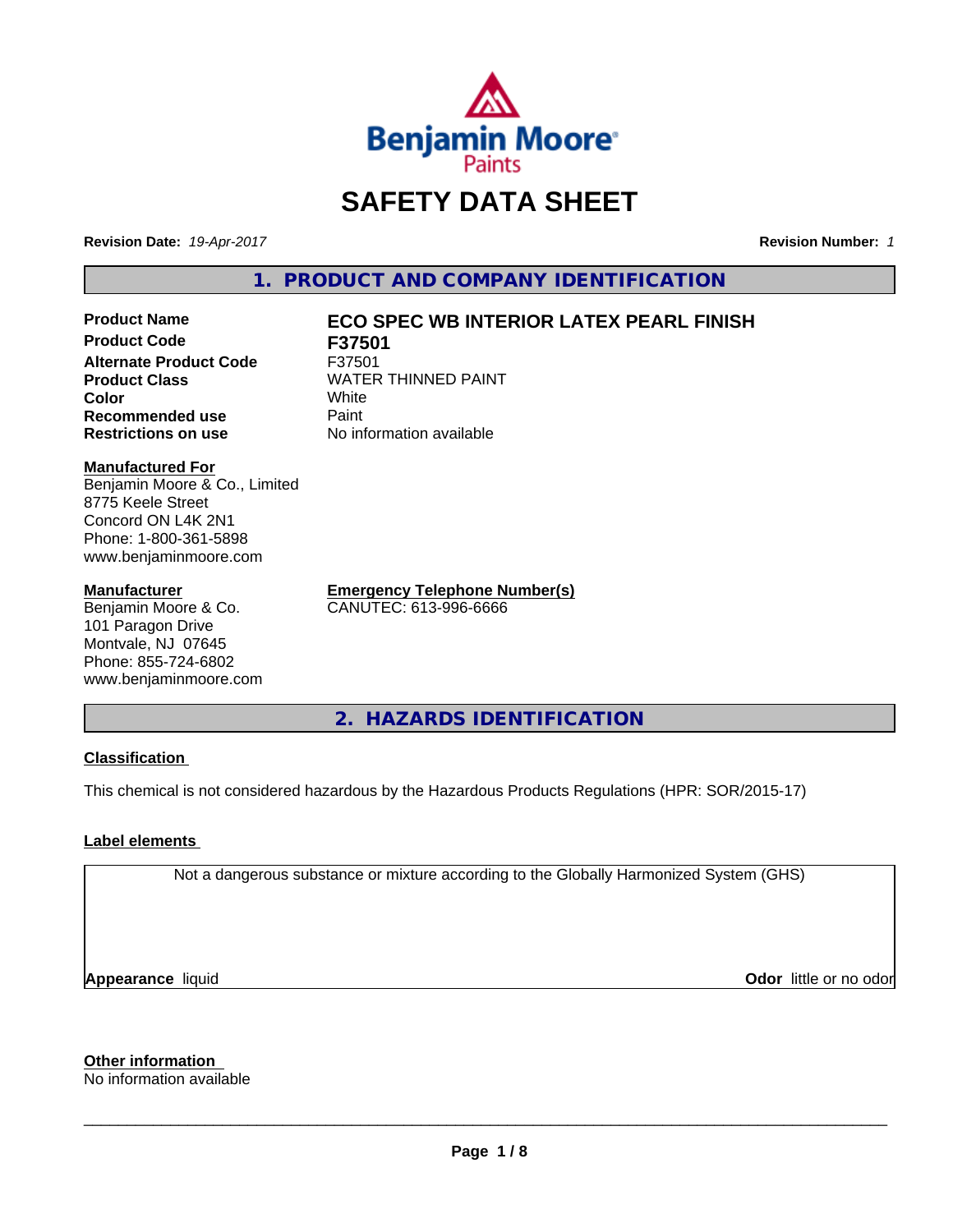## **3. COMPOSITION INFORMATION ON COMPONENTS**

| .<br><b>Chemical Name</b>         | <b>CAS-No</b>                            | Weight %<br>(max)   |
|-----------------------------------|------------------------------------------|---------------------|
| $- \cdot$<br>itanium<br>ı dioxide | 3463<br>$\sim$ $\sim$<br>. ′−01−دن.<br>ີ | 30%<br>. .<br>. U - |
| calcined<br>Kaolin.               | nn70<br>(14-41-<br>JZ.                   | - 5%                |

|                                                                                              | 4. FIRST AID MEASURES                                                                                                                        |
|----------------------------------------------------------------------------------------------|----------------------------------------------------------------------------------------------------------------------------------------------|
| <b>General Advice</b>                                                                        | No hazards which require special first aid measures.                                                                                         |
| <b>Eye Contact</b>                                                                           | Rinse thoroughly with plenty of water for at least 15<br>minutes and consult a physician.                                                    |
| <b>Skin Contact</b>                                                                          | Wash off immediately with soap and plenty of water while<br>removing all contaminated clothes and shoes.                                     |
| <b>Inhalation</b>                                                                            | Move to fresh air. If symptoms persist, call a physician.                                                                                    |
| Ingestion                                                                                    | Clean mouth with water and afterwards drink plenty of<br>water. Consult a physician if necessary.                                            |
| <b>Most Important Symptoms/Effects</b>                                                       | None known.                                                                                                                                  |
| <b>Notes To Physician</b>                                                                    | Treat symptomatically.                                                                                                                       |
| 5.                                                                                           | <b>FIRE-FIGHTING MEASURES</b>                                                                                                                |
| <b>Suitable Extinguishing Media</b>                                                          | Use extinguishing measures that are appropriate to local<br>circumstances and the surrounding environment.                                   |
| <b>Protective Equipment And Precautions For</b><br><b>Firefighters</b>                       | As in any fire, wear self-contained breathing apparatus<br>pressure-demand, MSHA/NIOSH (approved or equivalent)<br>and full protective gear. |
| <b>Specific Hazards Arising From The Chemical</b>                                            | Closed containers may rupture if exposed to fire or<br>extreme heat.                                                                         |
| <b>Sensitivity To Mechanical Impact</b>                                                      | No                                                                                                                                           |
| <b>Sensitivity To Static Discharge</b>                                                       | No                                                                                                                                           |
| <b>Flash Point Data</b><br>Flash Point (°F)<br>Flash Point (°C)<br><b>Flash Point Method</b> | Not applicable<br>Not applicable<br>Not applicable                                                                                           |
| <b>Flammability Limits In Air</b>                                                            |                                                                                                                                              |
|                                                                                              |                                                                                                                                              |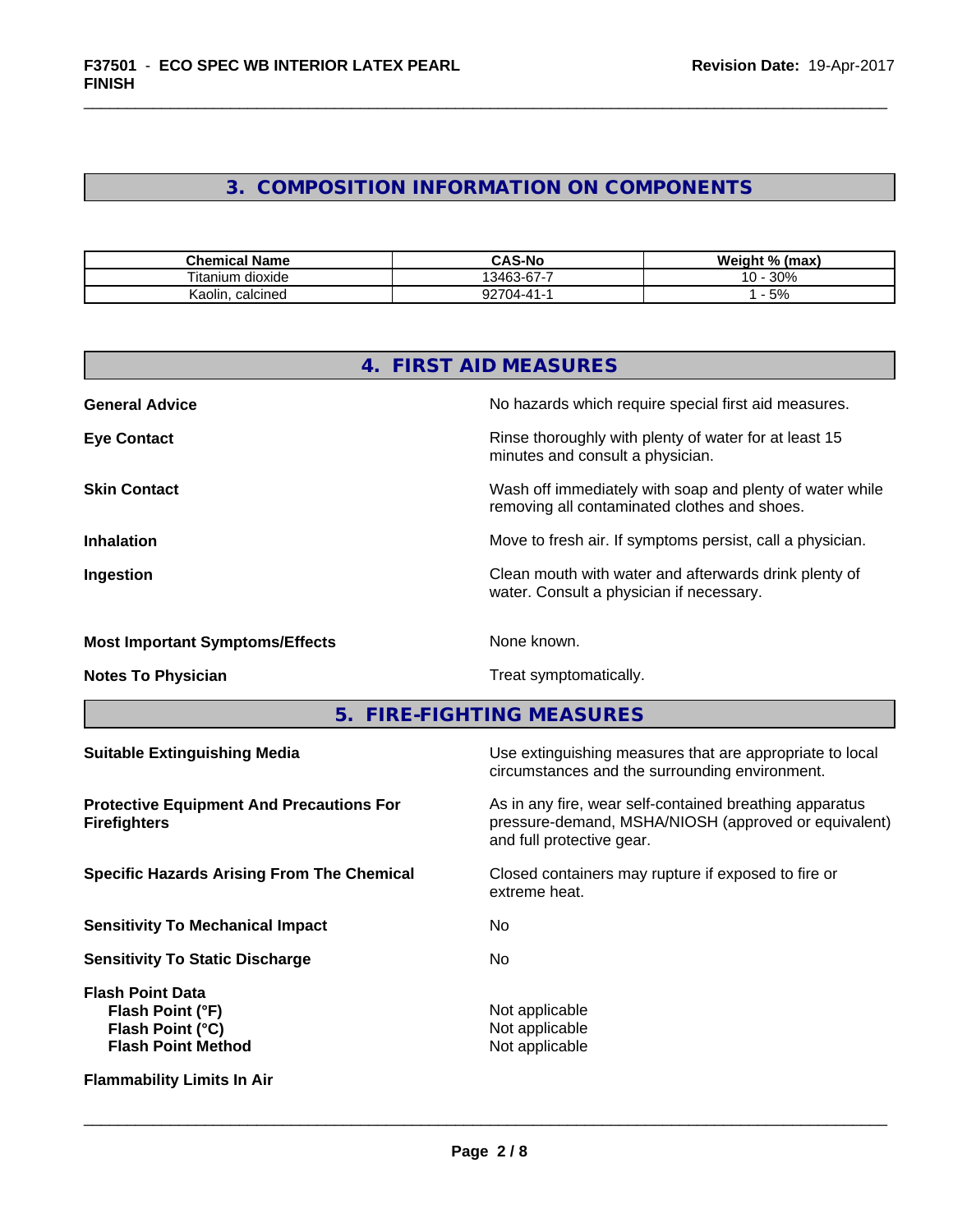#### **Lower Explosion Limit** Not applicable **Upper Explosion Limit** Not applicable

**NFPA Health:** 1 **Flammability:** 0 **Instability:** 0 **Special:** -

## **NFPA Legend**

- 0 Not Hazardous
- 1 Slightly
- 2 Moderate
- 3 High
- 4 Severe

*The ratings assigned are only suggested ratings, the contractor/employer has ultimate responsibilities for NFPA ratings where this system is used.*

*Additional information regarding the NFPA rating system is available from the National Fire Protection Agency (NFPA) at www.nfpa.org.*

### **6. ACCIDENTAL RELEASE MEASURES**

**Personal Precautions Avoid contact with skin, eyes and clothing. Ensure** Avoid contact with skin, eyes and clothing. Ensure adequate ventilation.

**Other Information Determined Information Prevent further leakage or spillage if safe to do so.** 

**Environmental Precautions** See Section 12 for additional Ecological Information.

**Methods For Clean-Up Example 20 All 20 All 20 All 20 Soak** up with inert absorbent material. Sweep up and shovel into suitable containers for disposal.

#### **7. HANDLING AND STORAGE**

Handling **Handling Avoid contact with skin, eyes and clothing. Avoid breathing Handling** vapors, spray mists or sanding dust. In case of insufficient ventilation, wear suitable respiratory equipment.

**Storage Keep container tightly closed. Keep out of the reach of Keep** container tightly closed. Keep out of the reach of children.

**Incompatible Materials Incompatible Materials** 

 $\overline{\phantom{a}}$  ,  $\overline{\phantom{a}}$  ,  $\overline{\phantom{a}}$  ,  $\overline{\phantom{a}}$  ,  $\overline{\phantom{a}}$  ,  $\overline{\phantom{a}}$  ,  $\overline{\phantom{a}}$  ,  $\overline{\phantom{a}}$  ,  $\overline{\phantom{a}}$  ,  $\overline{\phantom{a}}$  ,  $\overline{\phantom{a}}$  ,  $\overline{\phantom{a}}$  ,  $\overline{\phantom{a}}$  ,  $\overline{\phantom{a}}$  ,  $\overline{\phantom{a}}$  ,  $\overline{\phantom{a}}$ 

**8. EXPOSURE CONTROLS / PERSONAL PROTECTION**

#### **Exposure Limits**

| <b>Chemical Name</b> | <b>ACGIH</b>                                | Alberta                    | ∖ Columbia<br>British             | Ontario                   | Quebec                                |
|----------------------|---------------------------------------------|----------------------------|-----------------------------------|---------------------------|---------------------------------------|
| Titanium dioxide     | <b>TWA</b><br>$\sim$<br>$10 \text{ ma/m}^3$ | <b>TWA</b><br>10 ma/m $^3$ | <b>TWA</b><br>$10 \text{ ma/m}^3$ | <b>TWA</b><br>10 mg/m $3$ | <b>TWAEV</b><br>. J ma/m <sup>3</sup> |
|                      |                                             |                            | <b>TWA</b><br>് ma/m <sup>3</sup> |                           |                                       |

**Legend**

ACGIH - American Conference of Governmental Industrial Hygienists

Alberta - Alberta Occupational Exposure Limits

British Columbia - British Columbia Occupational Exposure Limits

Ontario - Ontario Occupational Exposure Limits

Quebec - Quebec Occupational Exposure Limits

N/E - Not established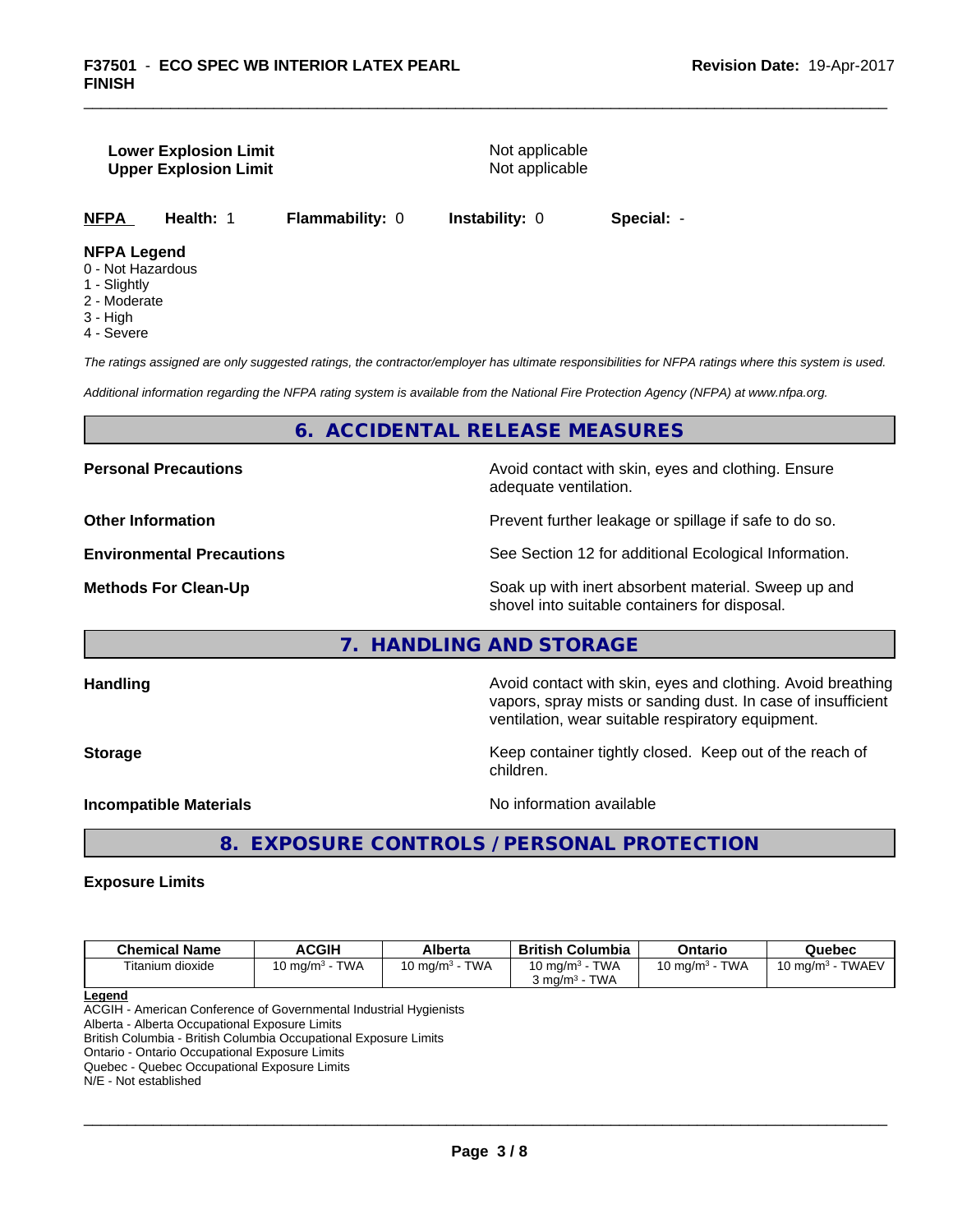**Personal Protective Equipment**

**Engineering Measures Ensure** Ensure adequate ventilation, especially in confined areas.

**Eye/Face Protection Eye/Face Protection Safety glasses with side-shields. Skin Protection Protection Protective gloves and impervious clothing. Respiratory Protection In case of insufficient ventilation wear suitable respiratory** equipment.

**Hygiene Measures Avoid contact with skin, eyes and clothing. Remove and Avoid contact with skin, eyes and clothing. Remove and Avoid contact with skin, eyes and clothing. Remove and** wash contaminated clothing before re-use. Wash thoroughly after handling.

#### **9. PHYSICAL AND CHEMICAL PROPERTIES**

**Appearance** liquid **Odor** little or no odor **Odor Threshold No information available** No information available **Density (Ibs/gal)** 10.2 - 10.6 **Specific Gravity** 1.22 - 1.27 **pH pH**  $\blacksquare$ **Viscosity (cps)** No information available **Solubility** No information available **Water Solubility Water Solubility No information available Evaporation Rate No information available No information available Vapor Pressure** No information available **Vapor Density**<br> **We Solids**<br>
We Solids
25 - 55<br>
25 - 55 Wt. % Solids **Vol. % Solids** 30 - 40 **Wt. % Volatiles** 45 - 55 **Vol. % Volatiles** 60 - 70 **VOC Regulatory Limit (g/L)** < 50 **Boiling Point (°F)** 212 **Boiling Point (°C)** 100 **Freezing Point (°F)** 32 **Freezing Point (°C)** 0 **Flash Point (°F)** Not applicable **Flash Point (°C)** Not applicable **Flash Point Method** Not applicable **Flammability (solid, gas)** Not applicable **Upper Explosion Limit** Not applicable **Lower Explosion Limit**<br> **Autoignition Temperature (°F)** Autoignition available<br>
No information available **Autoignition Temperature (°F) Autoignition Temperature (°C)** No information available **Decomposition Temperature (°F)** No information available **Decomposition Temperature (°C)** No information available **Partition Coefficient (n-octanol/water)** No information available

**10. STABILITY AND REACTIVITY**

**Reactivity** Not Applicable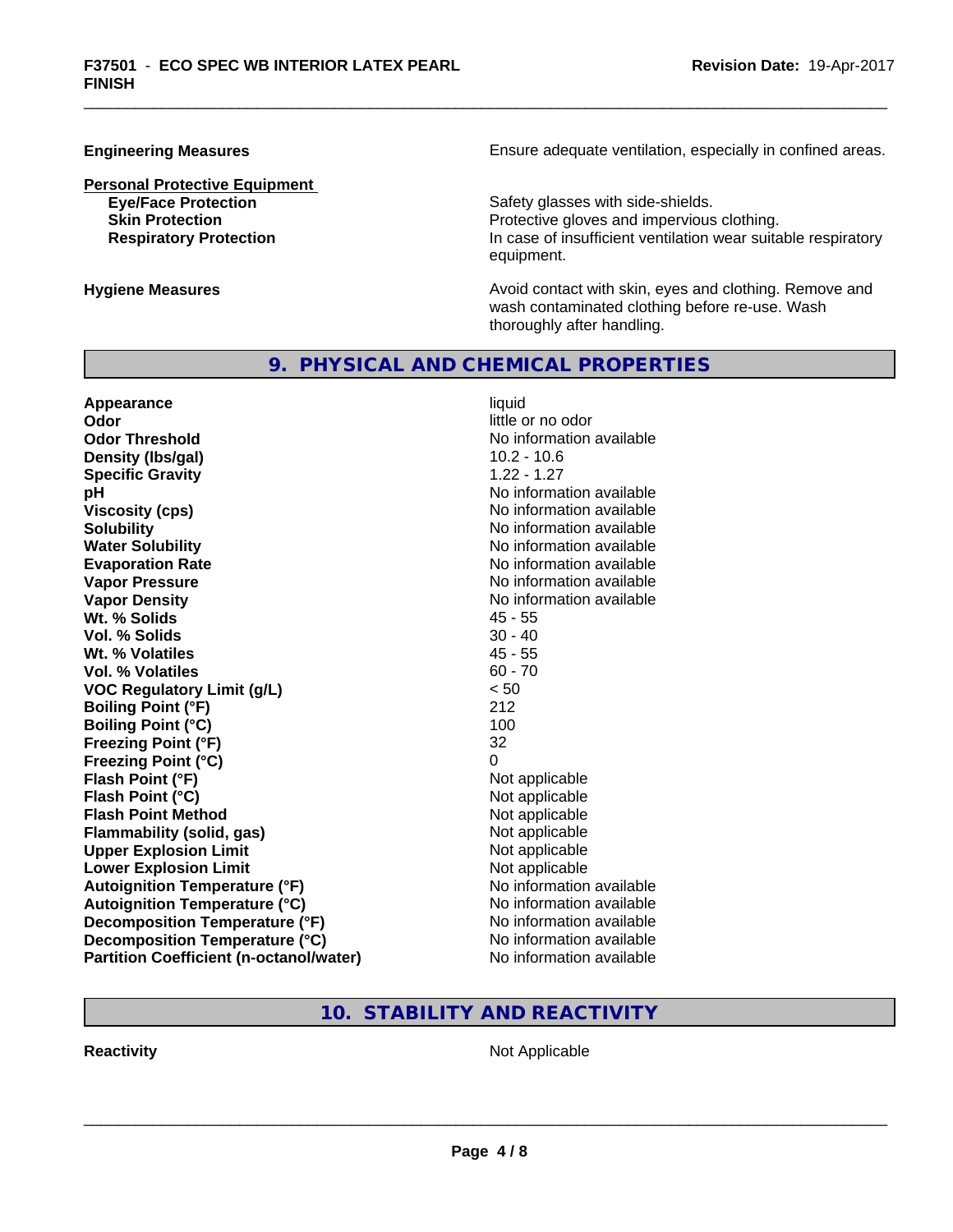| <b>Chemical Stability</b>                 | Stable under normal conditions.          |
|-------------------------------------------|------------------------------------------|
| <b>Conditions To Avoid</b>                | Prevent from freezing.                   |
| <b>Incompatible Materials</b>             | No materials to be especially mentioned. |
| <b>Hazardous Decomposition Products</b>   | None under normal use.                   |
| <b>Possibility Of Hazardous Reactions</b> | None under normal conditions of use.     |

## **11. TOXICOLOGICAL INFORMATION**

**Product Information Information on likely routes of exposure**

| <b>Principal Routes of Exposure</b>                 | Eye contact, skin contact and inhalation.                                                  |  |  |
|-----------------------------------------------------|--------------------------------------------------------------------------------------------|--|--|
| <b>Acute Toxicity</b><br><b>Product Information</b> | No information available                                                                   |  |  |
| Information on toxicological effects                |                                                                                            |  |  |
| <b>Symptoms</b>                                     | No information available                                                                   |  |  |
|                                                     | Delayed and immediate effects as well as chronic effects from short and long-term exposure |  |  |
| Eye contact                                         | May cause slight irritation                                                                |  |  |
| <b>Skin contact</b>                                 | Substance may cause slight skin irritation. Prolonged or                                   |  |  |
|                                                     | repeated contact may dry skin and cause irritation.                                        |  |  |
| <b>Inhalation</b>                                   | May cause irritation of respiratory tract.                                                 |  |  |
| Ingestion                                           | Ingestion may cause gastrointestinal irritation, nausea,                                   |  |  |
|                                                     | vomiting and diarrhea.                                                                     |  |  |
| Sensitization:                                      | No information available.                                                                  |  |  |
| <b>Neurological Effects</b>                         | No information available.                                                                  |  |  |
| <b>Mutagenic Effects</b>                            | No information available.                                                                  |  |  |
| <b>Reproductive Effects</b>                         | No information available.                                                                  |  |  |
| <b>Developmental Effects</b>                        | No information available.                                                                  |  |  |
| <b>Target Organ Effects</b>                         | No information available.                                                                  |  |  |
| <b>STOT - single exposure</b>                       | No information available.                                                                  |  |  |
| <b>STOT - repeated exposure</b>                     | No information available.                                                                  |  |  |
| Other adverse effects                               | No information available.                                                                  |  |  |
| <b>Aspiration Hazard</b>                            | No information available.                                                                  |  |  |
| <b>Numerical measures of toxicity</b>               |                                                                                            |  |  |

**The following values are calculated based on chapter 3.1 of the GHS document**

**ATEmix (oral)** 24947 mg/kg

 $\overline{\phantom{a}}$  ,  $\overline{\phantom{a}}$  ,  $\overline{\phantom{a}}$  ,  $\overline{\phantom{a}}$  ,  $\overline{\phantom{a}}$  ,  $\overline{\phantom{a}}$  ,  $\overline{\phantom{a}}$  ,  $\overline{\phantom{a}}$  ,  $\overline{\phantom{a}}$  ,  $\overline{\phantom{a}}$  ,  $\overline{\phantom{a}}$  ,  $\overline{\phantom{a}}$  ,  $\overline{\phantom{a}}$  ,  $\overline{\phantom{a}}$  ,  $\overline{\phantom{a}}$  ,  $\overline{\phantom{a}}$ 

**Component**

Titanium dioxide LD50 Oral: > 10000 mg/kg (Rat)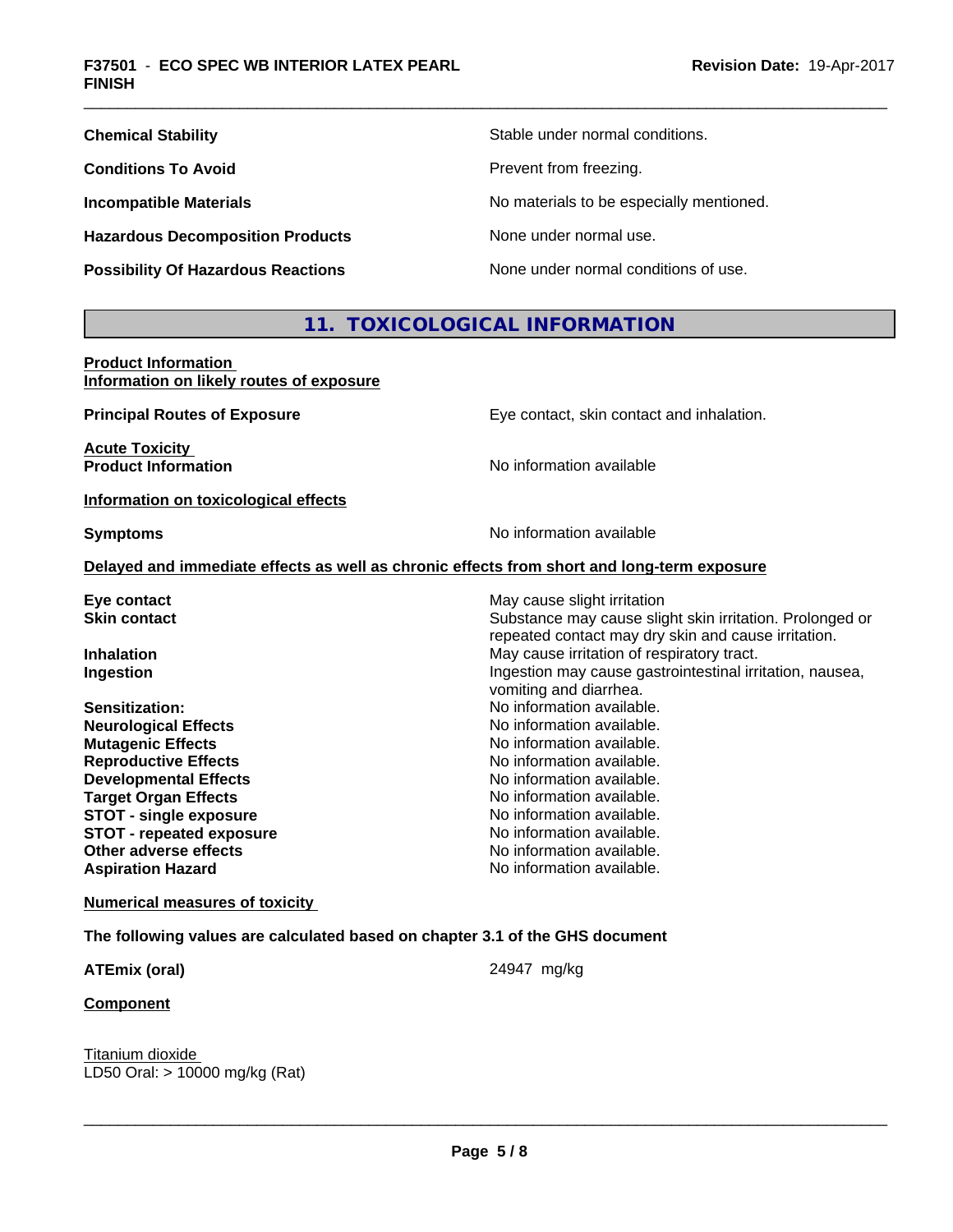#### Kaolin, calcined

LD50 Oral: > 5000 mg/kg (Rat) vendor data

#### **Chronic Toxicity**

#### **Carcinogenicity**

*The information below indicateswhether each agency has listed any ingredient as a carcinogen:.*

| <b>Chemical Name</b>    | <b>IARC</b>                     | <b>NTP</b> |
|-------------------------|---------------------------------|------------|
|                         | 2B<br>Possible Human Carcinogen |            |
| Titanium J<br>, dioxide |                                 |            |

• Although IARC has classified titanium dioxide as possibly carcinogenic to humans (2B), their summary concludes: "No significant exposure to titanium dioxide is thought to occur during the use of products in which titanium dioxide is bound to other materials, such as paint."

#### **Legend**

IARC - International Agency for Research on Cancer NTP - National Toxicity Program OSHA - Occupational Safety & Health Administration

**12. ECOLOGICAL INFORMATION**

### **Ecotoxicity Effects**

The environmental impact of this product has not been fully investigated.

#### **Product Information**

#### **Acute Toxicity to Fish**

No information available

#### **Acute Toxicity to Aquatic Invertebrates**

No information available

#### **Acute Toxicity to Aquatic Plants**

No information available

#### **Persistence / Degradability**

No information available.

#### **Bioaccumulation / Accumulation**

No information available.

#### **Mobility in Environmental Media**

No information available.

#### **Ozone**

No information available

#### **Component**

#### **Acute Toxicity to Fish**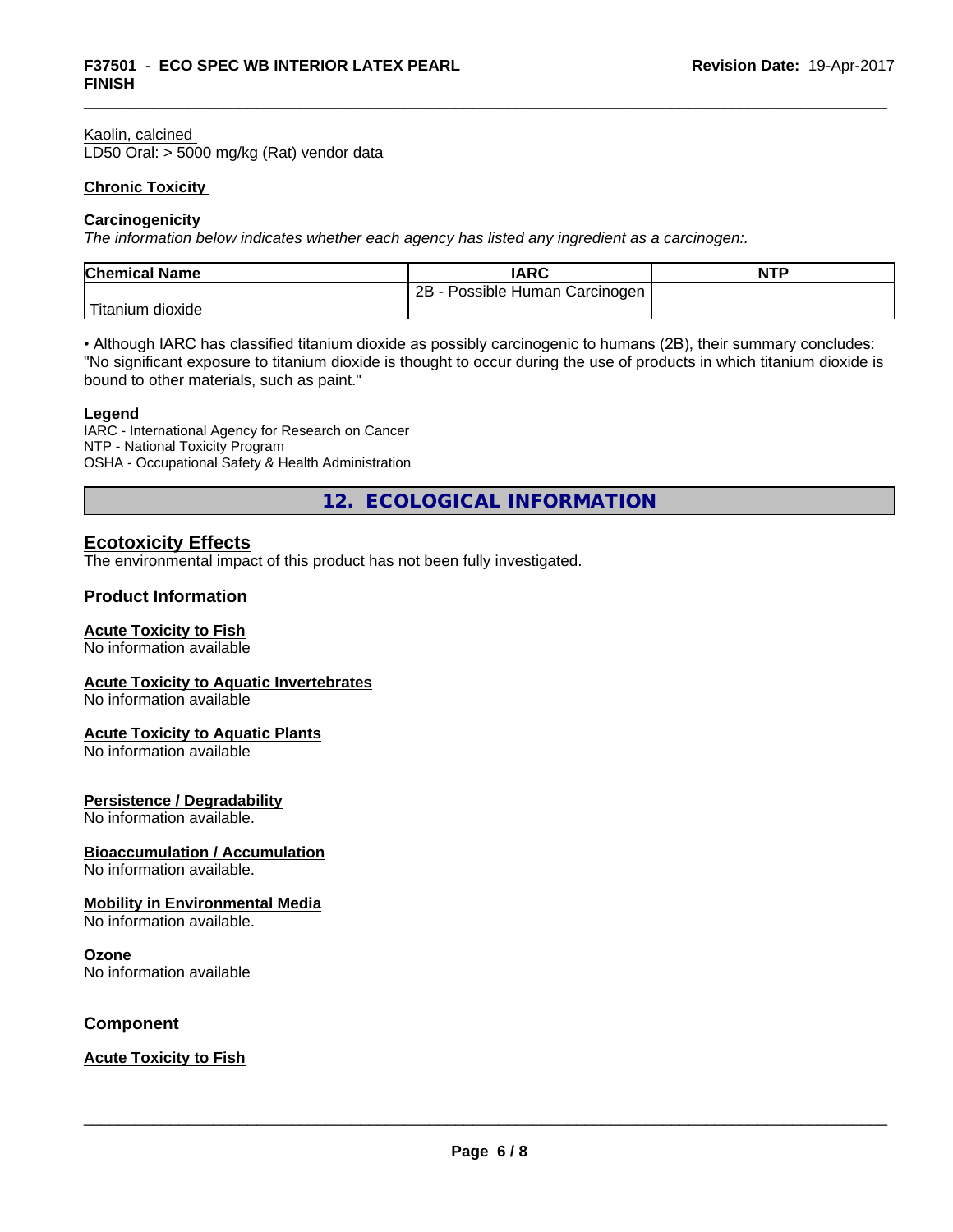## \_\_\_\_\_\_\_\_\_\_\_\_\_\_\_\_\_\_\_\_\_\_\_\_\_\_\_\_\_\_\_\_\_\_\_\_\_\_\_\_\_\_\_\_\_\_\_\_\_\_\_\_\_\_\_\_\_\_\_\_\_\_\_\_\_\_\_\_\_\_\_\_\_\_\_\_\_\_\_\_\_\_\_\_\_\_\_\_\_\_\_\_\_ **F37501** - **ECO SPEC WB INTERIOR LATEX PEARL FINISH**

#### Titanium dioxide

 $LC50:$  > 1000 mg/L (Fathead Minnow - 96 hr.)

#### **Acute Toxicity to Aquatic Invertebrates**

No information available

#### **Acute Toxicity to Aquatic Plants**

No information available

**13. DISPOSAL CONSIDERATIONS**

**Waste Disposal Method Dispose of in accordance with federal, state, provincial,** and local regulations. Local requirements may vary, consult your sanitation department or state-designated environmental protection agency for more disposal options.

#### **14. TRANSPORT INFORMATION**

| <b>TDG</b>         | Not regulated |
|--------------------|---------------|
| <b>ICAO / IATA</b> | Not regulated |
| <b>IMDG / IMO</b>  | Not regulated |

## **15. REGULATORY INFORMATION**

### **International Inventories**

| TSCA: United States | Yes - All components are listed or exempt. |
|---------------------|--------------------------------------------|
| DSL: Canada         | Yes - All components are listed or exempt. |

## **National Pollutant Release Inventory (NPRI)**

#### **NPRI Parts 1- 4**

This product contains the following Parts 1-4 NPRI chemicals:

*None*

#### **NPRI Part 5** This product contains the following NPRI Part 5 Chemicals:

*None*

#### **WHMIS Regulatory Status**

This product has been classified in accordance with the hazard criteria of the Hazardous Products Regulations (HPR) and the SDS contains all the information required by the HPR.